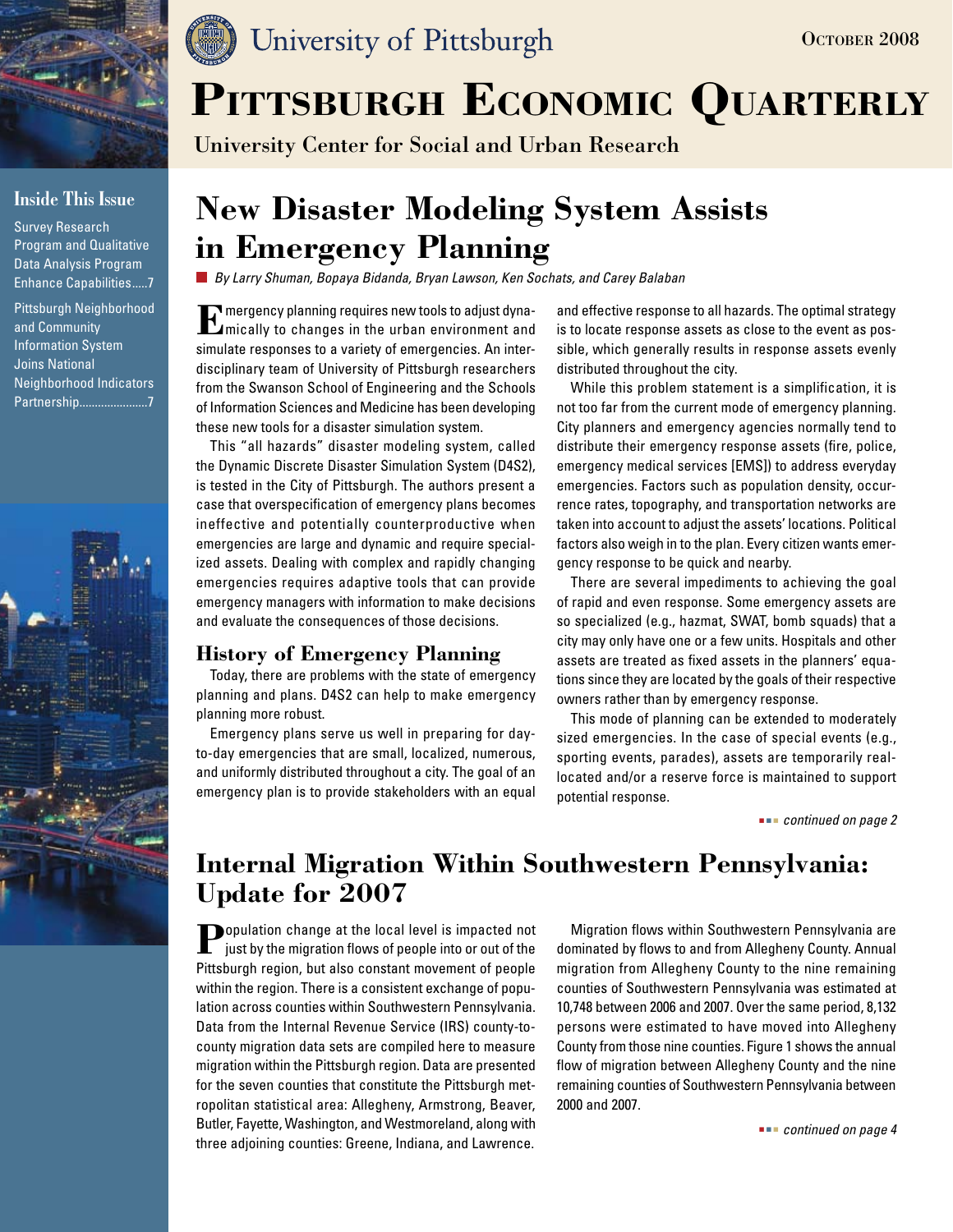#### *continued from page 1*

Large emergencies present an even greater challenge for disaster planning. Large emergencies often require assets from the entire city, or beyond the city, acting as a kind of surge capacity. Large events also may change the basis upon which the plans were made, such as when roads, bridges, and tunnels become inaccessible.



The basic problem with this type of emergency plan is that it is brittle. Cities change. Economic development and major real estate projects rearrange the shape and distribution of activities and people in a city. New areas that open for development—such as waterfronts, hillsides, and limited-access neighborhoods are often, by their nature, harder to respond to in emergencies.

In many cities, emergency response is less uniform across neighborhoods because of these kinds of change. More frequent replanning is problematic, because the real and political costs of reallocating response assets are very high.

## **A New Tool: D4S2**

D4S2 provides an independent laboratory for testing how the type and scale of an event, situational variables, and command decisions affect responders' efficiency and effectiveness in dealing with disasters. D4S2 seamlessly integrates commercially available off-the-shelf components, including ArcGIS 9.2, Rockwell Automation's Arena discrete event simulation with a custom-built rulebased decision modeling system, and a control interface that mirrors an emergency operations center.

The City of Pittsburgh provides the development case for the construction and validation of the system. Many insights were gleaned as a result of applying D4S2 to specific disaster scenarios in Pittsburgh.

D4S2 contains more than 100 layers of geographic, asset, and other geo-referenced information. The geographic data describe infrastructure and physical details, such as roads, waterways, and topography. Information about emergency response resources—such

as fire, police, and EMS units—is stored in the geo-database and associated with the infrastructure. Real-time environmental data such as weather and traffic conditions are also part of the system.

When used with the simulation model, the geographic information system (GIS) can feed data to the simulator and make the simulation more realistic and robust. Keeping the geographic-related data in an independent GIS system simplifies the system deployment process. The disaster simulation system also can be quickly implemented in any area that has the appropriate GIS data.

The simulation model allows us to create any number, type, and size of emergency events. In essence, the system "reads the map" and forms a simulation model. The simulation model uses discrete event simulation as the main construct and models the emergency response system as a transportation network. Important street intersections are chosen as network nodes. The response vehicles are the entities moving along the network and performing various response tasks. The entities are built in different layers, such as cars on the roads, trains on the railways, boats in the rivers, and helicopters in the air. D4S2 uses an innovative method to model other pieces of the system to reduce computational efforts.

In addition to discrete event simulation, D4S2 uses agent-based simulation techniques to incorporate more realistic and flexible entity operations and interactions. Agent-based modeling originated from artificial intelligence. A computer agent is an autonomously controlled entity that can perceive its own operations as well as the surrounding environment, compile the predefined rules to make operational decisions, and act based on these

decisions. The individual agents operate on their own but are affected by other agents and the environment.

The behavior and interaction of the agents are defined by rules derived from industry standards, training, best practices, exercises and research on first responders, emergency managers, dispatchers, the public, terrorists, other actors, and environmental factors. All of the rules are formulated to the if-then format to state explicitly the conditions and consequences. A software module—the knowledge engine—uses the rules in conjunction with the system's data and user input to make decisions. These decisions may change the simulation, move assets within the GIS, or cause other actions to be taken.

Each component continuously informs the others of decisions and other changes as the events unfold. The model provides an independent laboratory for testing how the type and scale of an event, situational variables, and command decisions affect responders' efficiency and effectiveness in dealing with disasters.

Users interact with the system through interfaces modeled after existing emergency operations center interfaces. The figures above show two interface displays. Figure 1 is the event specification interface. This allows the user to define, in detail, the characteristics of an emergency (location, type, time, casualties, etc.). The system builds in event profiles from the 15 emergency event scenarios created by the Department of Homeland Security. In addition, casualty distributions from the experience of the military are available to help the user describe an event. The user is completely free to override these aids.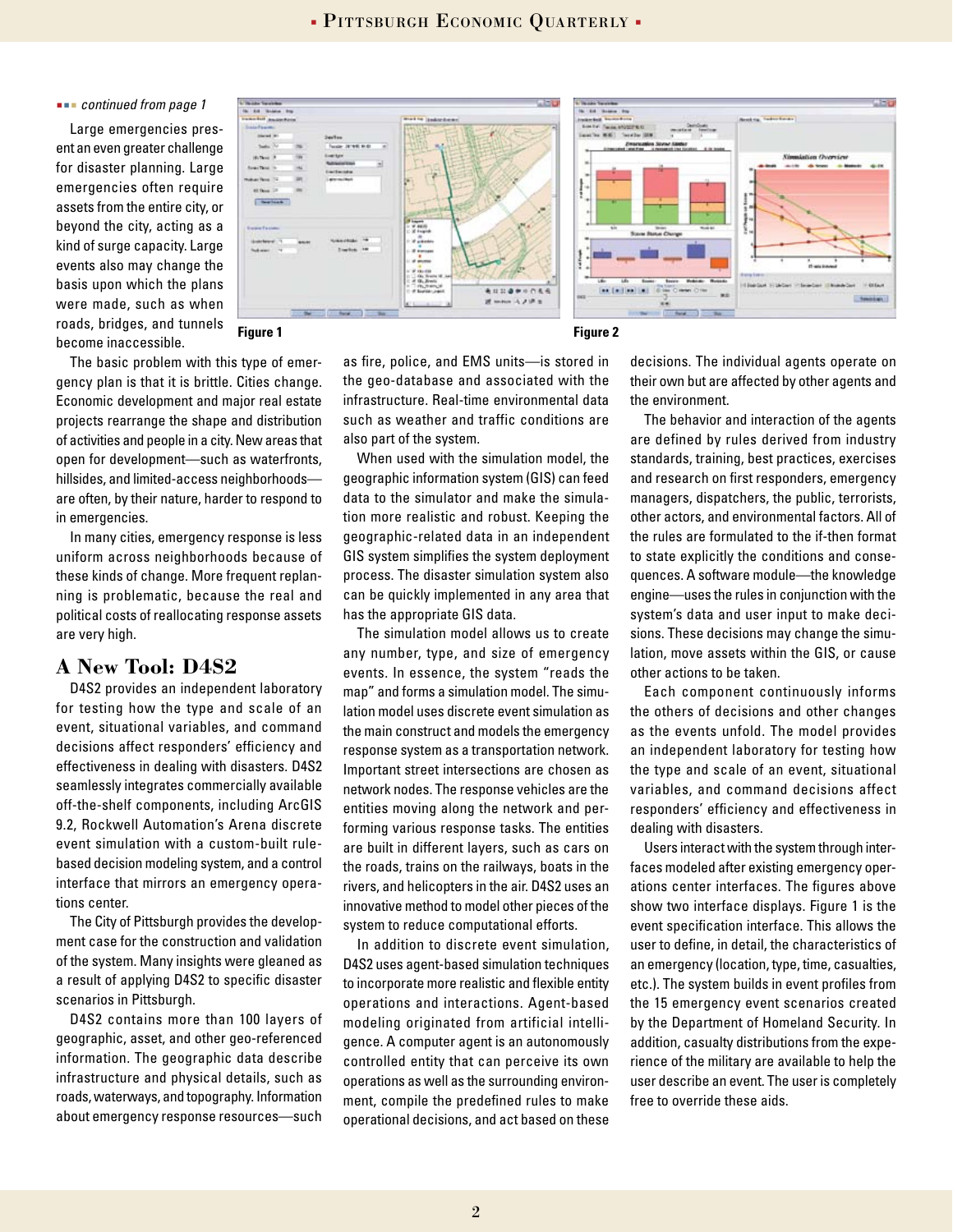

**Map 1**



**Map 2**

Figure 2 shows the results of a simulation of the event. In particular, the display shows the status of victims over time and the evacuation of those victims from the scene. VCR-like controls allow the user to move to any interval in the simulation; interrupt the simulation; introduce new events; change rules, decisions, or parameters; and resume the simulation. Essentially everything is in the control of the user.

### **Simulation Results**

Map 1 shows the traffic congestion resulting from a D4S2 simulation of a hypothetical explosion in the West End effecting 80 casualties. The simulation uses the existing dispatch and triage protocols. The simulation encompasses the response of emergency equipment to the emergency and the evacuation of casualties from the emergency. In this emergency, the casualties must be transported from the West End to Oakland, where the bulk of the serving hospitals are. The map is colored red for highest traffic congestion, yellow for moderate congestion, and green for minor congestion.

 *continued on page 6*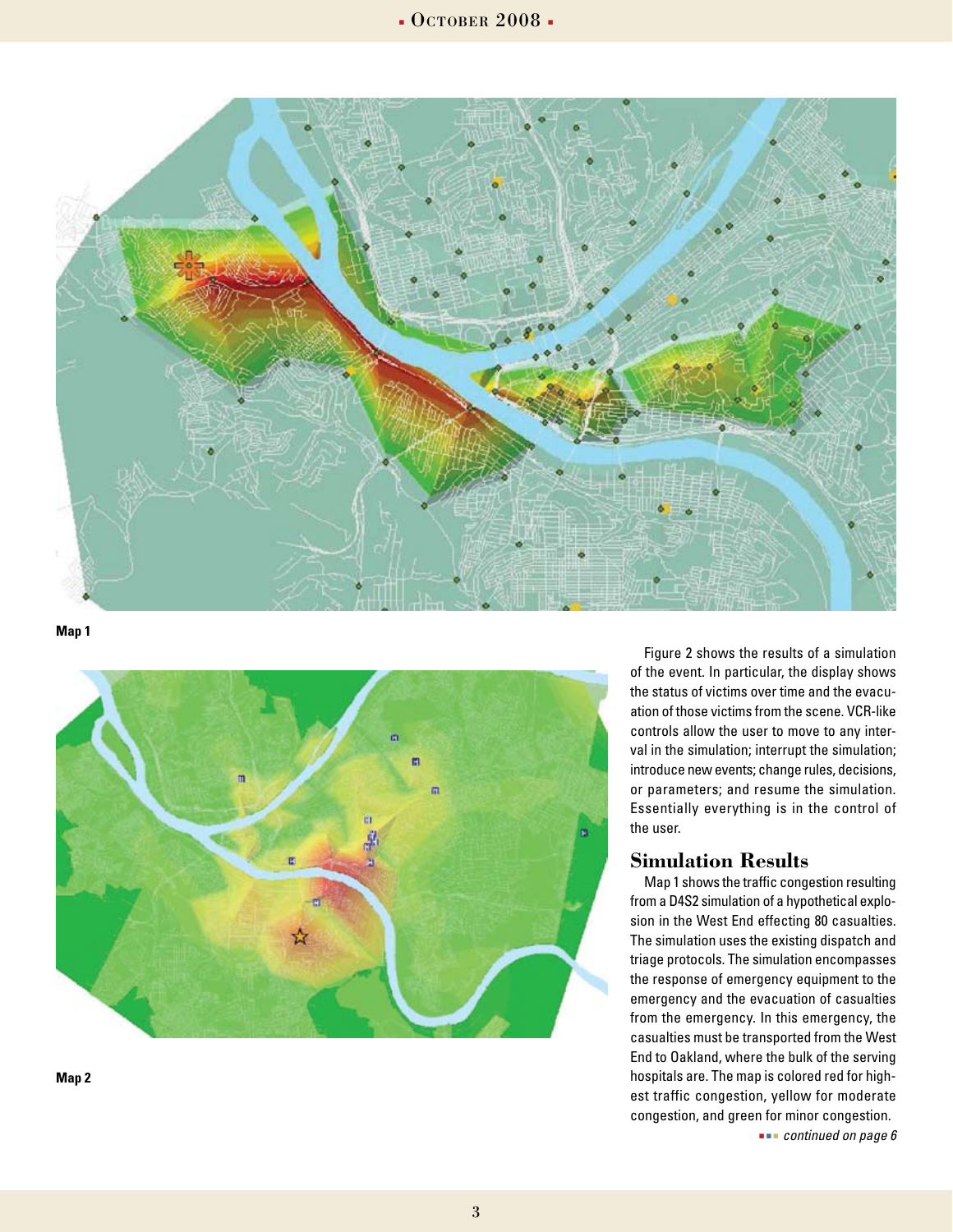Table 1 compiles data on the most recent annual migration flows between each pair of counties within Southwestern Pennsylvania. The migration flows from Allegheny County over this period is 3,619 people who moved from Allegheny County to Westmoreland County, followed by 2,524 who moved from Allegheny County to Washington County. Over the same period, 2,623 people moved from Westmoreland into Allegheny County, and 1,790 people moved from Washington into Allegheny County. More than 28,000 people were estimated to have moved between counties in Southwestern Pennsylvania between 2006 and 2007.

Table 2 compiles the largest net migration flows between each pair of counties within Southwestern Pennsylvania between 2006 and 2007. The largest net migration flow was the 996 additional people who moved from Allegheny to Westmoreland County compared to the number who moved from Westmoreland to Allegheny County.

The IRS migration data use administrative records (income tax returns) from the IRS individual master file to produce statistics on

 *continued from page 1* the movement of people between counties across the country. The individual master file includes a record for every Form 1040, 1040A, and 1040EZ individual income tax return filed by citizens and resident aliens. Statistics derived from individual income tax returns are based on year-over-year changes in the addresses reported by tax filers.

> The IRS does not release any data on individual taxpayers but aggregates the total number of people who move between each pair of counties. Additionally, data are suppressed for county-to-county migration flows with less than 10 filings in a given year. For each pair of counties that the IRS identifies as having a flow of migrants, the IRS reports the total number of filings along with the total number of exemptions claimed, the median adjusted gross income, and the aggregate adjusted gross income for that set of filings. The migration data reported here reflect the total number of exemptions claimed on tax filings, which is considered to be a proxy for population.

> IRS migration data are not a complete picture of migration flows in the United States. A significant amount of migration in the United States comes from international immigrants

who are typically not residents needing to file IRS tax returns before entering the country. The IRS migration statistics mostly capture domestic, or internal, migration of population within the United States.

The IRS data do not capture all domestic migration due to the fact that not everyone files a tax return. Students, senior citizens, those who have recently lost a spouse, or others with low income are some of the populations that are not captured well by IRS tax filings. Overall, the IRS migration data are estimated to capture more than 80 percent of the movement of the population domestically within the United States.

IRS migration data are one of the primary data sources used by the Census Bureau to calculate annual estimates of population change by county. The Census Bureau uses IRS migration data to derive net domestic migration rates for the household population younger than age 65. The Census Bureau calculates net domestic migration rates for the household population age 65 and older from tabulations of Medicare enrollees in each county obtained from the Centers for Medicare and Medicaid Services.



**Figure 1. Annual Migration Flows Within Southwestern Pennsylvania: 2000–07**

Allegheny County to Remainder of Southwestern Pennsylvania Remainder of Southwestern Pennsylvania to Allegheny County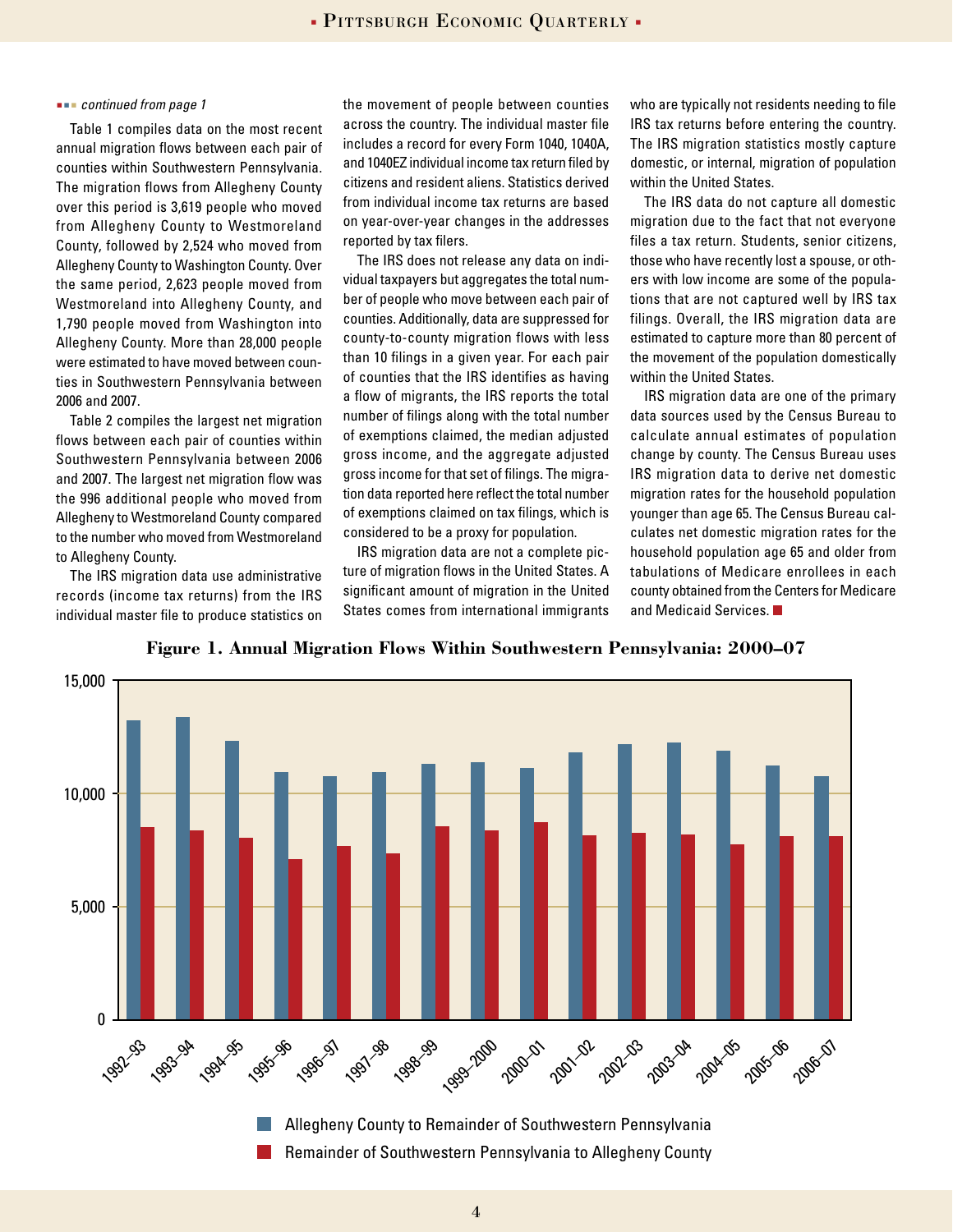### **Table 1. Recent County-to-County Migration Flows Within Southwestern Pennsylvania 2006–07**

Destination County

|                     | Allegheny | Armstrong | <b>Beaver</b> | <b>Butler</b> | <b>Fayette</b> | Greene | Indiana | Lawrence | Washington | Westmoreland | Subtotal |
|---------------------|-----------|-----------|---------------|---------------|----------------|--------|---------|----------|------------|--------------|----------|
| <b>Allegheny</b>    |           | 324       | 1,537         | 2,090         | 273            | 62     | 161     | 158      | 2,524      | 3,619        | 10,748   |
| <b>Armstrong</b>    | 305       |           | $\ast$        | 261           | $\ast$         | $\ast$ | 190     |          |            | 451          | 1,207    |
| <b>Beaver</b>       | 1,174     | $\ast$    |               | 355           | $\ast$         | $\ast$ | 15      | 372      | 97         | 64           | 2,077    |
| <b>Butler</b>       | 1,405     | 215       | 404           |               | 30             | $\ast$ | 29      | 220      | 62         | 145          | 2,510    |
| <b>Fayette</b>      | 304       | $\ast$    | 22            | 20            |                | 131    | $\ast$  | $\ast$   | 334        | 727          | 1,538    |
| <b>Greene</b>       | 82        | $\ast$    | $\ast$        | $\ast$        | 124            |        | $\ast$  | $\ast$   | 279        | 31           | 516      |
| <b>Indiana</b>      | 250       | 170       | $\ast$        | 32            | 25             | $\ast$ |         | $\ast$   | 25         | 353          | 855      |
| <b>Lawrence</b>     | 199       | $\ast$    | 266           | 178           |                | $\ast$ |         |          | 31         | 21           | 695      |
| Washington          | 1,790     | $\ast$    | 81            | 77            | 349            | 285    | 26      | $\ast$   |            | 464          | 3,072    |
| <b>Westmoreland</b> | 2,623     | 460       | 74            | 244           | 770            | 17     | 364     | 35       | 437        |              | 5,024    |
| <b>Subtotal:</b>    | 8,132     | 1,169     | 2,384         | 3,257         | 1,571          | 495    | 785     | 785      | 3,789      | 5,875        |          |

Originating County Originating County

\*10 or fewer tax filings between counties

Source: University Center for Social and Urban Research, University of Pittsburgh, from IRS data

## **Table 2. Net Migration Between Counties Within Southwestern Pennsylvania July 1, 2006 through July 1, 2007**

Destination County

|                         | Armstrong        | <b>Beaver</b> | <b>Butler</b> | <b>Fayette</b> | Greene | Indiana      | Lawrence | Washington   | Westmoreland |
|-------------------------|------------------|---------------|---------------|----------------|--------|--------------|----------|--------------|--------------|
| <b>Allegheny</b>        | 19               | 363           | 685           | $-31$          | $-20$  | -89          | $-41$    | 734          | 996          |
|                         | <b>Armstrong</b> |               | $\bf{0}$      | 46             | 0      | $\mathbf{0}$ | 20       | $\mathbf{0}$ | $\bf{0}$     |
| $-49$<br><b>Beaver</b>  |                  |               |               | $-22$          | 0      | 15           | 106      | 16           | $-10$        |
| 10<br><b>Butler</b>     |                  |               |               |                | 0      | $-3$         | 42       | $-15$        | $-99$        |
| <b>Fayette</b>          |                  |               |               |                |        | $-25$        | 0        | $-15$        | $-43$        |
| 0<br>0<br><b>Greene</b> |                  |               |               |                |        |              |          | -6           | 14           |
| Indiana<br>0            |                  |               |               |                |        |              |          | $-1$         | $-11$        |
| <b>Lawrence</b>         |                  |               |               |                |        |              |          |              | $-14$        |
|                         |                  |               |               |                |        |              |          |              | 27           |

Source: University Center for Social and Urban Research, University of Pittsburgh, from IRS data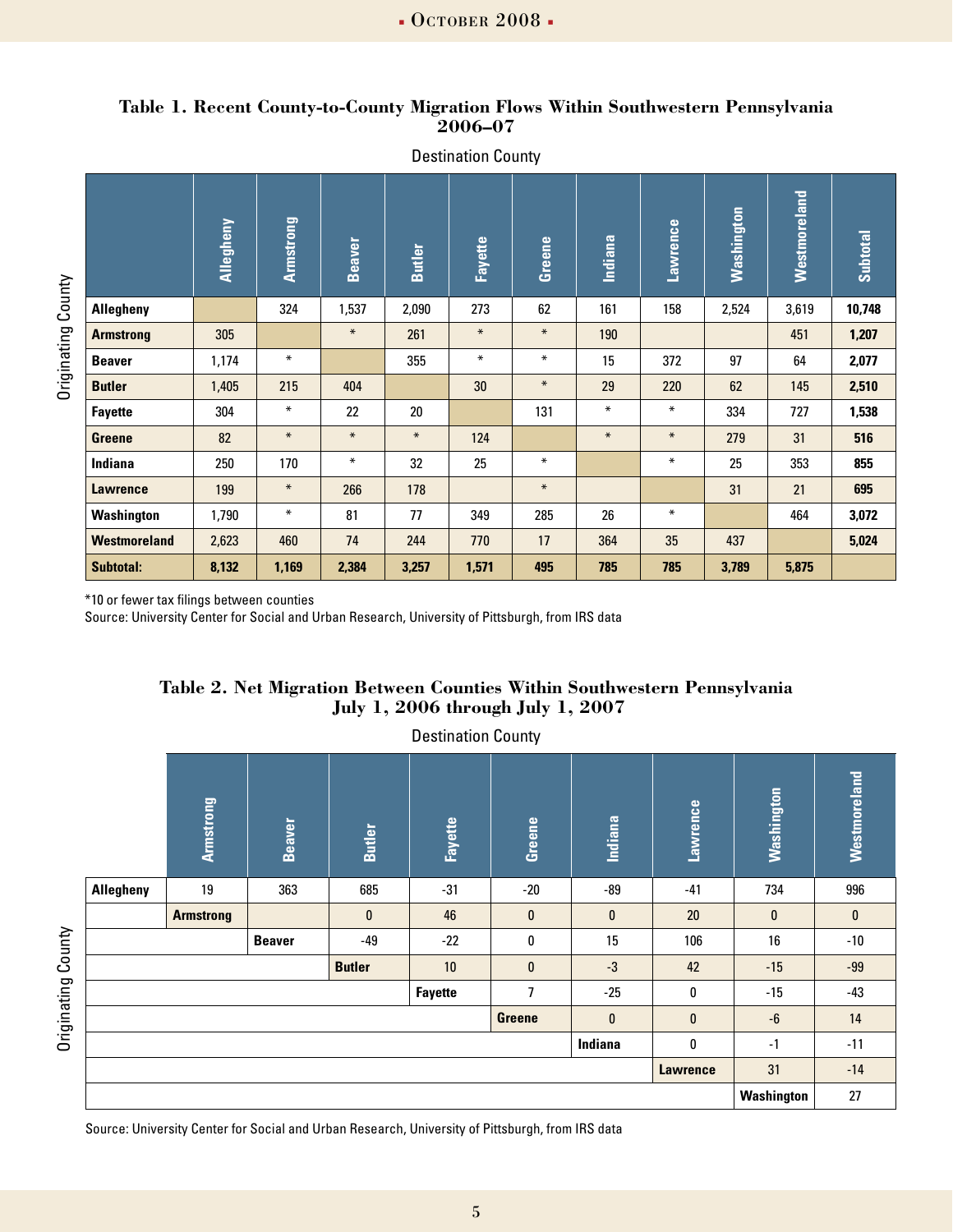#### *continued from page 3*

Map 2 shows the response congestion pattern for an emergency in the South Side area. The pattern is significantly different from the West End emergency. While the traffic is still concentrated in Oakland where the hospitals are, it is much more spread out because there are multiple bridges that are hospital route candidates.

Information from simulations such as these can provide emergency managers with realtime information on which roads to keep open and alternative vehicle routing and can support other kinds of decision scenarios.

Simulations of events all have unique and different response patterns. As the magnitude of the event increases, the pattern of response is further distorted and shaped by terrain, ambient traffic, weather, and other conditions. The results of our simulations support the first responder observation that "every emergency is unique."

## **Simulation and Emergency Planning**

Emergency plans and planning can be helped by simulations in three major ways. First, simulation can provide a better basis for distributing response assets during the planning process. As the simulations above demonstrate, response, even to minor emergencies, can vary widely because of the complexities of the city. These differences in response are not always evident or predictable.

Second, simulation can help in evaluating and testing the viability of the emergency plans. As the city changes, simulations can help emergency managers and planners determine whether the plans will be effective in addressing anticipated emergencies. The simulations will then provide data for the planners to replan.

Finally, there is a point where the size, type, or characteristics of an emergency are beyond what the plans anticipated or are capable of

dealing with. Simulation is a very good solution to providing the kinds of information that is needed in near-real time. Simulation systems such as D4S2 are very adaptive to changing environments and event progressions.

*Larry J. Shuman (shuman@pitt.edu) is professor and associate dean for academic affairs in the Swanson School of Engineering. Bopaya Bidanda (bidanda@pitt.edu) is chair of the Department of Industrial Engineering and Ernest E. Roth Professor of Industrial Engineering in the Swanson School. Bryan Lawson (bdl8@pitt.edu) is project manager at the Visual Information Systems Center in the School of Information Sciences. Ken Sochats (sochats@pitt.edu) is GIS specialist at the University Center for Social and Urban Research and director of the Visual Information Systems Center. Carey Balaban (balabancd@upmc.edu) is professor in the School of Medicine.* 

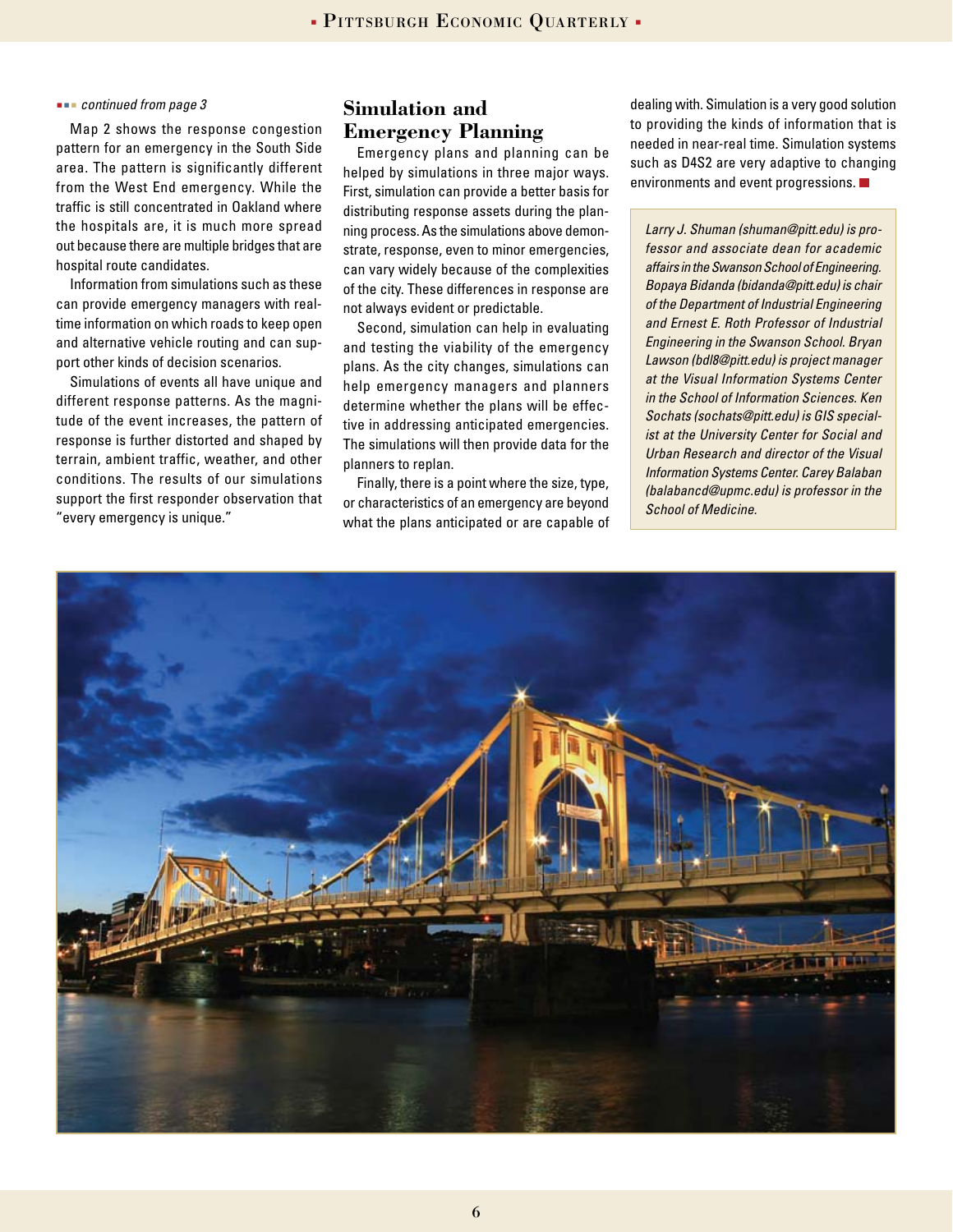## **Survey Research Program and Qualitative Data Analysis Program Enhance Capabilities**

*By Scott Beach and Don Musa*

**The University Center for Social and Urban Research (UCSUR) Survey Research** Program (SRP) and Qualitative Data Analysis Program (QDAP) have recently added new technology and infrastructure to enhance their capabilities in collecting and analyzing social science data.

For many years, SRP has conducted computer-assisted telephone interviews, and UCSUR maintains a 32-station phone bank for the conduct of telephone surveys. SRP recently has developed capabilities in the area of interactive voice response (IVR) technology. This system, which should be familiar to anyone who has ever called a customer service center, involves a recorded voice administering survey questions, with respondents replying by using the keys on a touch-tone telephone or simply speaking the answer. Responses are automatically entered into a database for statistical analysis.

IVR systems are used in research in two primary ways, and SRP recently has conducted both types of studies.

The first application is for studies that require participants to provide multiple reports (e.g., several times per day) on events, reactions, perceptions, or feelings as they occur in the natural environment. Participants can "call" the IVR system, which conducts an automated data collection protocol without the need for a human interviewer.

The system is also "smart" enough to automatically place outbound calls when a participant misses a scheduled appointment. SRP is employing IVR technology in this way in a study of the effects of hemodialysis on sleep patterns in renal patients, who call the system up to four times daily to report symptoms.

The second application of IVR systems is in the collection of data on sensitive topics such as drug use or sexual behavior. The IVR system eliminates the need for the survey respondent to report embarrassing or illegal activity to another person. Research has shown that IVR systems result in more valid reporting of sensitive data than traditional interviews. In this application, live interviewers conduct

## **Pittsburgh Neighborhood and Community Information System Joins National Neighborhood Indicators Partnership**

**The Pittsburgh Neighborhood and Com-**<br>munity Information System (PNCIS) see *Pittsburgh Economic Quarterly*, March 2008 and March 2007—recently has become a partner of the National Neighborhood Indicators Partnership (NNIP), based at the Urban Institute in Washington, D.C. NNIP promotes the development, use, and expansion of neighborhood information systems by local policymakers and community organizations.

PNCIS, housed at the University Center for Social and Urban Research (UCSUR), brings together more than 50 neighborhood-level indicators from a variety of administrative data sources. PNCIS supports efforts to reduce blight, promote neighborhood investments, and improve communities through the collection, maintenance, and analysis of high-quality, neighborhood-level data. UCSUR works directly with the city of Pittsburgh, Carnegie Mellon University, and 10,000 Friends of Pennsylvania on PNCIS.

As a NNIP partner, PNCIS has access to resources and expertise on community information systems through the 29 other NNIP partners across the United States. We look forward to our new partnership and working with NNIP to support the continued development of PNCIS.

the majority of a survey, with a switch to the IVR system for the sensitive questions. SRP recently conducted a study with adults age 60 and older in Allegheny County using IVR to obtain reports about elder abuse, and found higher prevalence of psychological abuse with IVR than with human interviewers.

QDAP is a newer UCSUR program. QDAP provides qualitative data transcription, coding, and analysis services, utilizing commercially available qualitative data software (see *Pittsburgh Economic Quarterly*, March 2007). QDAP is in the process of expanding to offer qualitative data collection as well as analytic services.

Qualitative data collection services to be offered will include in-depth interviewing, the conduct of focus groups, and more specialized techniques (e.g., cognitive interviewing). QDAP's goal is to provide start-to-finish qualitative methods expertise and services for any research project.

Most of the qualitative data coding and analysis carried out by QDAP has utilized the commercial software package Atlas.ti, and QDAP offers training in the use of this software, both on an individual and group basis. However, QDAP also has recently made available a free online qualitative data analysis program, the Coding Analysis Toolkit, developed by former QDAP Director Stuart Shulman. This program consists of a Web-based suite of tools facilitating efficient and effective postcoding analysis of qualitative data that has been coded using commercial software such as Atlas.ti.

Both the SRP and QDAP programs are expanding their capabilities and strive to maintain state-of the-art methodological expertise and services.

*Scott Beach (scottb@pitt.edu) is director of UCSUR's Survey Research Program. Don Musa (dmuc@pitt.edu) is interim director of QDAP.*